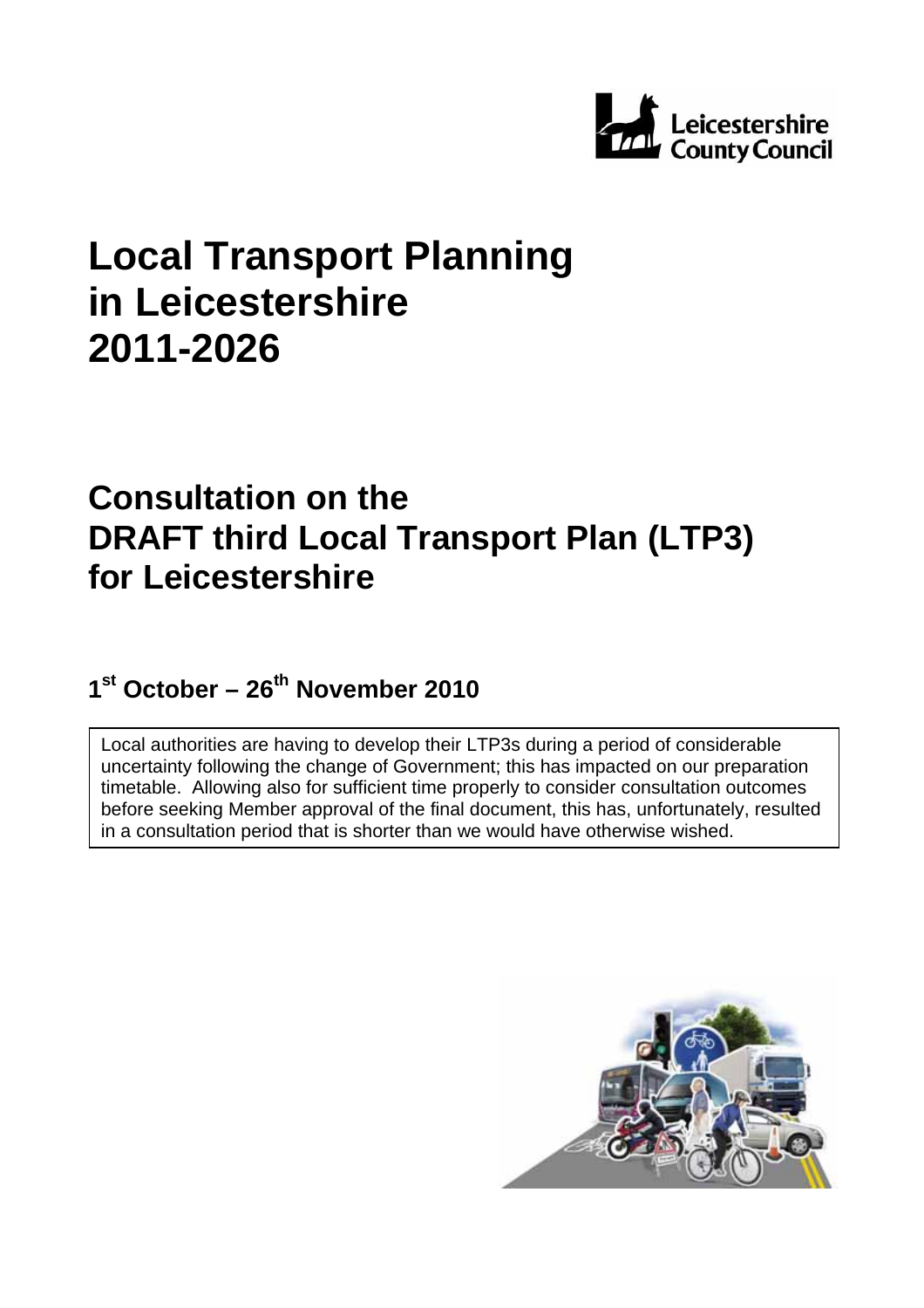# **Contents**

|                                                         | Page |
|---------------------------------------------------------|------|
| 1. Introduction                                         |      |
| 2. What is a Local Transport Plan (LTP)?                | 3    |
| 3. Our approach to developing LTP3                      | 4    |
| 4. An introduction to our LTP3                          | 6    |
| 5. What our LTP3 means in practice                      | 8    |
| 6. The focus of our 1st Implementation Plan (2011-2014) | 11   |
| 7. Next steps                                           | つつ   |

If you require this document in an alternative version e.g. large print, Braille, Easy read or an alternative language, please telephone 0116 305 0001.

Web **[www.leics.gov.uk/current\\_LTP3\\_consultation](http://www.leics.gov.uk/current_LTP3_consultation) Email** [ltp3@leics.gov.uk](mailto:ltp3@leics.gov.uk) **Telephone** 0116 305 0001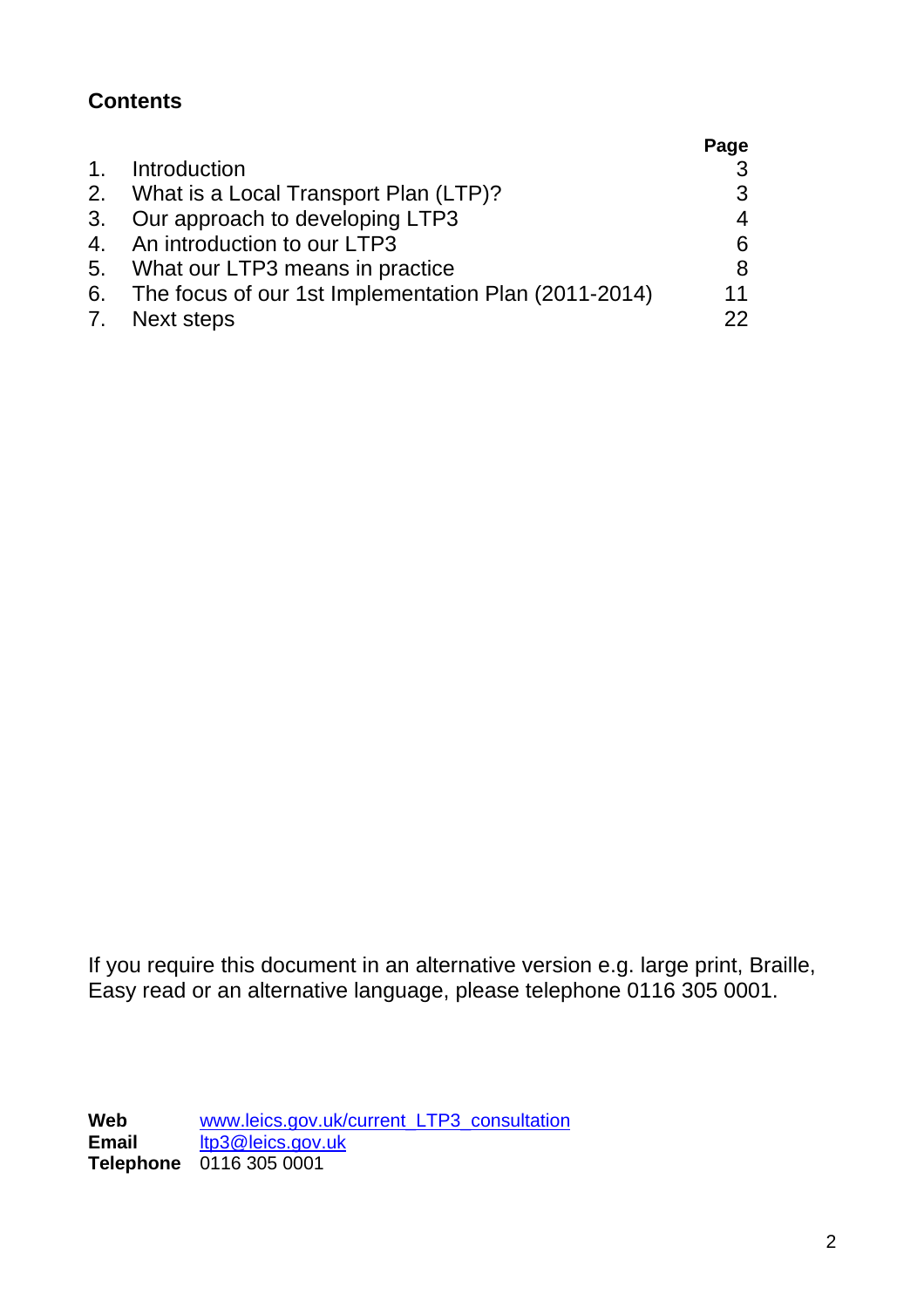# **1. Introduction**

### **What this consultation is about**

Leicestershire County Council is developing its third Local Transport Plan (LTP3) for the county, which will come into place from 1<sup>st</sup> April 2011.

Work to prepare for LTP3 has been informed by an exercise to gather evidence about Leicestershire and its transport system (available to view online at [www.leics.gov.uk/ltp3\\_sources\\_of\\_evidence](http://www.leics.gov.uk/ltp3_sources_of_evidence)).

Early in the summer we sought some initial views of a range of organisations on aspects of our draft strategy. A summary of the results of that consultation and our response to comments is available to view online at [www.leics.gov.uk/ltp3\\_previous\\_consultation.](http://www.leics.gov.uk/ltp3_previous_consultation)

Revised draft proposals for Leicestershire's LTP3 have now been drawn up, as outlined in this document, and **we would like your views** on our work to date to help us produce a transport strategy that meets the future needs of Leicestershire.

The purpose of this document is not to list the things/schemes that we will be doing in the next few years. Instead its main focus is to explain what our LTP3 will mean in practice, including why and how our approach to LTP3 will differ from that of LTP2 and the broad approach we will be taking forward in the next three years. More detailed programme development (including for 2011/12) depends on Government announcements on what money we will have available. As and when we know this, we intend to develop our programme following a broadly similar process to previous years, but reflecting the shortterm approach we have mapped out for LTP3 in this document.

### **What we want you to do**

Please read and consider the contents of this document and any related implications for Leicestershire as a whole and for you. Please then complete the online questionnaire, available at [www.leics.gov.uk/current\\_LTP3\\_consultation](http://www.leics.gov.uk/current_LTP3_consultation) by 26 November 2010.

# **2. What is a Local Transport Plan (LTP)?**

The Local Transport Plan (LTP) is a blueprint for Leicestershire's future transport network, and maps out how a local authority will work with others to manage and improve transport provision and planning in their area. By "transport" we are referring to how we travel from A to B, and any factors that influence our journeys such as congestion, road safety, environmental impacts and the condition of our roads and pavements.

Good transport is a vital factor in our everyday lives. By, for example, enabling people to get to work, children to school and businesses to receive materials and distribute goods, transport can help to build strong, sustainable, safe and healthy communities and a growing economy. Where transport fails, these aspirations are put at risk.

Local authorities need to consider how well their transport networks contribute to the delivery of wider strategic priorities, such as maximising equality of access and improving quality of life for all residents and LTPs should also state how this is done.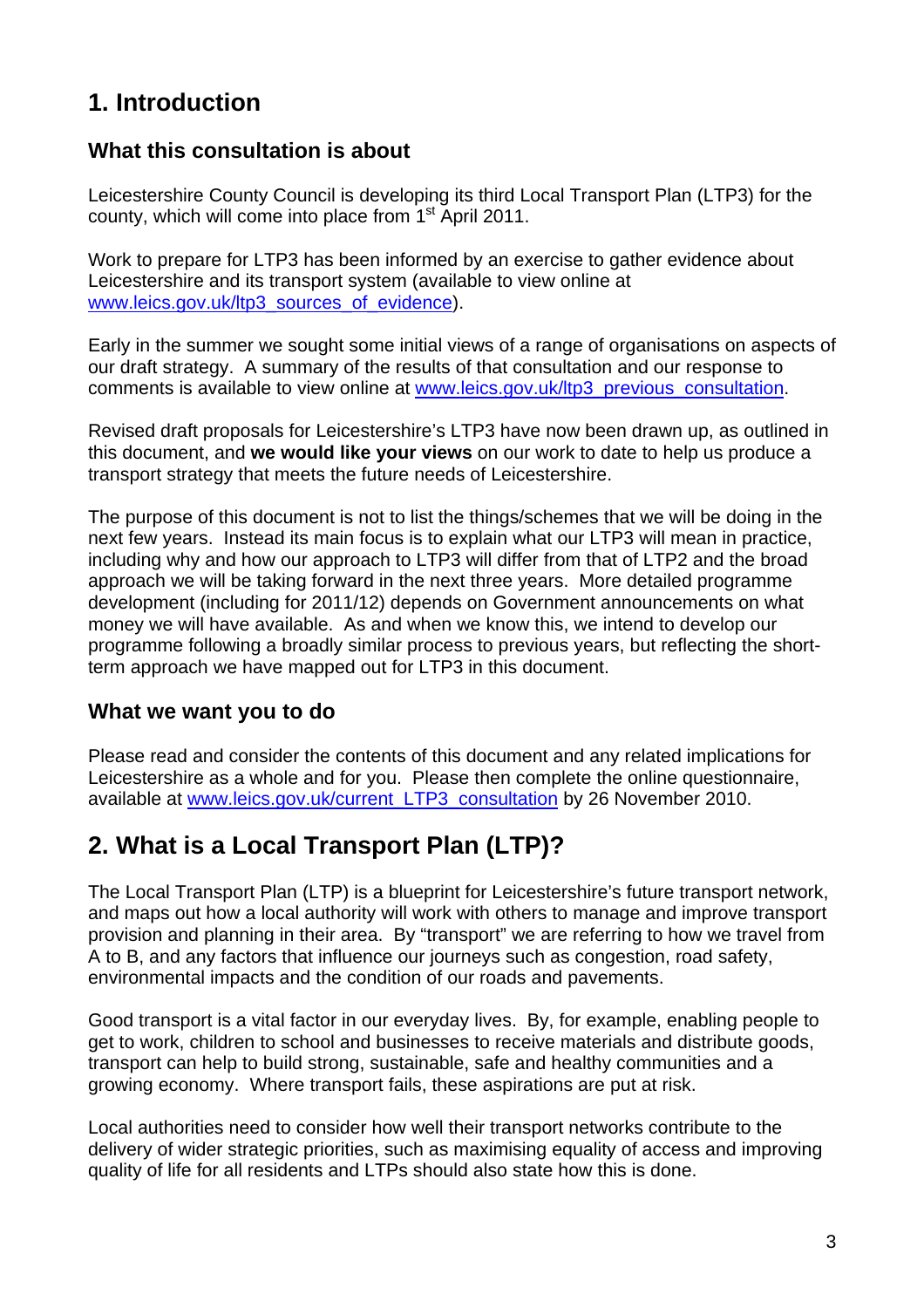# **3. Our approach to developing LTP3**

# **Building on LTP2 (2006-2011)**

LTP3s around the country will come into place from the start of April 2011. In Leicestershire, there will be one plan covering the county area and a separate plan covering Leicester. We continue to talk to Leicester City Council about how our respective LTP3s will be aligned.

Through delivery of our LTP1 and LTP2, which was assessed as 'excellent' by the Department for Transport, we currently have a transport system that is generally in a good state of repair and is safe. During LTP2 we have:

- limited the growth in journey time lost in Loughborough and, with Leicester City Council, improved journey times in central Leicestershire
- increased bus patronage and levels of cycling
- reduced the number of children travelling to school by car as the only pupil
- maintained our excellent levels of access to transport
- reduced the number of people killed or seriously injured on our roads
- improved the condition of our roads, a large part of our footway network, bridges and traffic signals
- limited the growth in traffic across the county and in the three areas with Air Quality Action Plans - Loughborough, Kegworth and Lutterworth

There remain, however, areas for improvement, including:

- satisfaction with public transport information and local bus services:
- air quality across the county, particularly in Loughborough, Lutterworth; Kegworth and Blaby;
- the condition of a number of our busiest footways in urban areas; and
- the replacement of street lighting columns.

Our record of achievement in LTP2 undoubtedly provides us with a solid base on which to build and LTP3 will seek to achieve broadly the same outcomes as LTP2. However, in many cases our *approach* to how we achieve these things will need to be different, in particular due to the current challenges we face.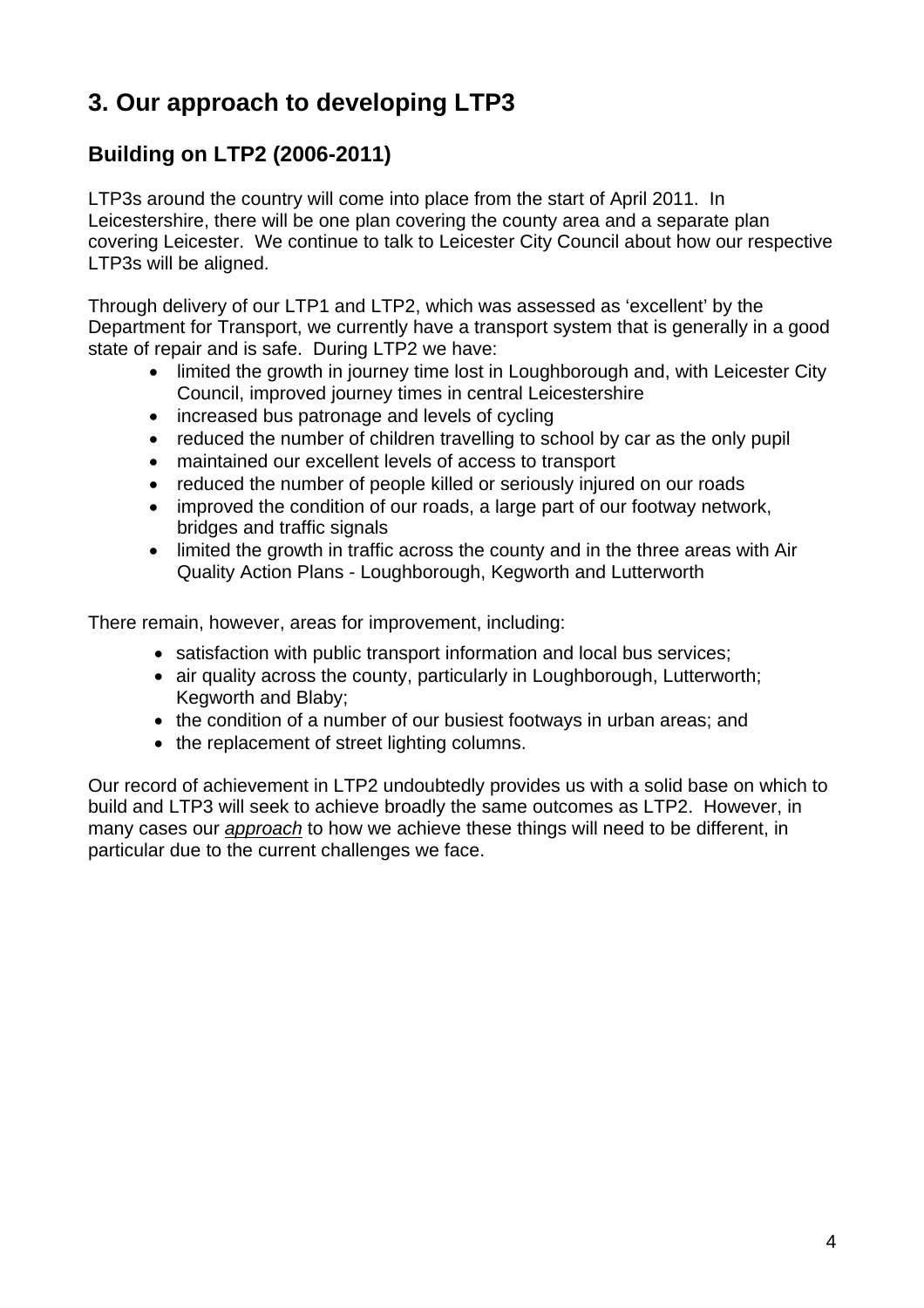# **The wider issues and challenges we face**

It will be vital that we develop an LTP3 that enables transport to help tackle wider national, regional and local challenges. Some of the wider issues we face include:

- Leicestershire has a number of different employment centres and it will be important to consider the transport implications of the movement of people to these areas of work.
- Unemployment in Leicestershire has historically been low but the number of people claiming out-of-work benefits in Leicester City is higher. LTP3 will need to consider the extent to which lower public transport accessibility to employment locations and training opportunities outside central Leicester is limiting employment opportunities.
- The population of Leicester and Leicestershire is growing at a faster rate than regionally and nationally; it has been estimated that the area's population will increase by about 25% in the next 15 years. This will place additional demand on our transport network. It will be vital that there is an appropriate mix of the type of housing provided and the employment opportunities and skills available locally to seek to ensure that additional demand on the transport network is limited.
- Our ageing population also presents challenges. As people get older, they become less able to travel independently and, if public transport is inaccessible, then social isolation and loneliness can become a reality.
- Although Leicestershire is an affluent county, there is a need for transport to support people in the county's deprived areas to access employment opportunities and local services.
- Physically active transport choices (cycling and walking) reduce levels of obesity but we need to consider the extent to which crime, the fear of crime or anti-social behaviour might put people off using these methods of travel.
- $CO<sub>2</sub>$  emissions from transport in Leicestershire currently contribute to around 55% of all the county's  $CO<sub>2</sub>$  emissions. Whilst improving vehicle technology will play a part in reducing the  $CO<sub>2</sub>$  output of vehicles, this alone is unlikely to be sufficient to deliver the changes necessary to meet the requirements of the Climate Change Act.
- In terms of adapting to climate change, work will need to be undertaken to understand how local transport networks will cope with more frequent flooding, higher summer temperatures and more intense rainfall.
- Limiting the impact of our transport network on the natural environment and our towns and streetscapes, as well as improving opportunities for people to access green space will be challenging in the light of population and economic growth.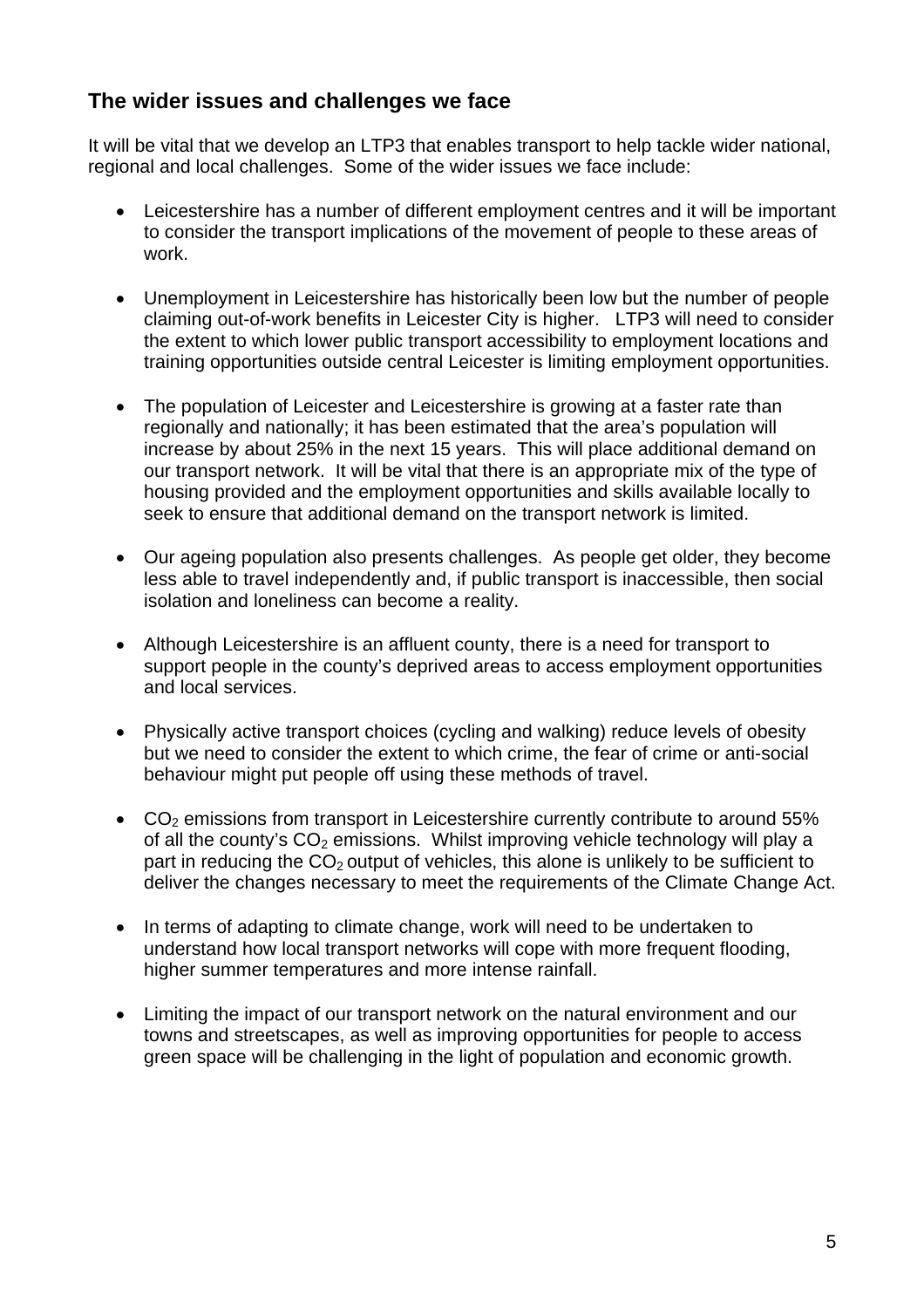# **4. An introduction to our LTP3**

### **Proposed structure and timescale**

As an enabler of other things, transport has an important role to play in delivering wider economic, social and environmental priorities for Leicestershire, such as those set out in the 'Leicestershire Together' [Sustainable Community Strategy](http://www.leicestershiretogether.org/index/strategy_and_delivery-2/leicestershires_community_strategy.htm) (SCS).

There are also important linkages between transport and planning. For example, given that the population of Leicestershire is predicted to increase significantly, minimising the risk of transport problems that could harm our economy and environment will entail careful and co-ordinated consideration about the location of new housing and the transport (and other) infrastructure needed to support it.

It is therefore proposed that the Leicestershire's LTP3 will contain a long-term transport strategy that will run from April 2011 to 2026, in order to align with periods covered by the 'Leicestershire Together' Sustainable Community Strategy and the strategic planning strategies (Local Development Frameworks) of the seven District Councils in the county. This will be supported by shorter-term 3 year long implementation plans, the first one of which will run from 2011 to 2014.

# **Proposed vision for transport**

In 'Leicestershire Together', transport is referred to at various points when outlining the detailed long-term vision for Leicestershire and the priorities that will be pursued to help realise this vision. Our long-term transport strategy will seek to respond to and support the delivery of the current vision in place for Leicestershire.

#### Our **Transport Vision for Leicestershire (2011-2026)** is for:

*"Leicestershire to be recognised as a place that has, with the help of its citizens and businesses, a first class transport system that enables economic and social travel in ways that improve people's health, safety, their environment and their quality of life."* 

### **Proposed strategic transport goals**

Our *Vision* describes what we want transport in Leicestershire to 'look like' by 2026. Our *Strategic Transport Goals* describe what we will be seeking to achieve in order to realise our vision.

#### Our **Strategic Transport Goals (2011-2026)** are:

- 1. An efficient and resilient transport system that supports a prosperous economy and provides successfully for both population growth and change.
- 2. A transport system that helps to reduce the carbon footprint of Leicestershire.
- 3. An integrated and accessible transport system that helps promote equality of opportunity for all our residents.
- 4. A transport system that improves the safety, health and security of our residents.
- 5. A transport system that helps improve the quality of life of our residents, making Leicestershire a more attractive place to live, work and visit.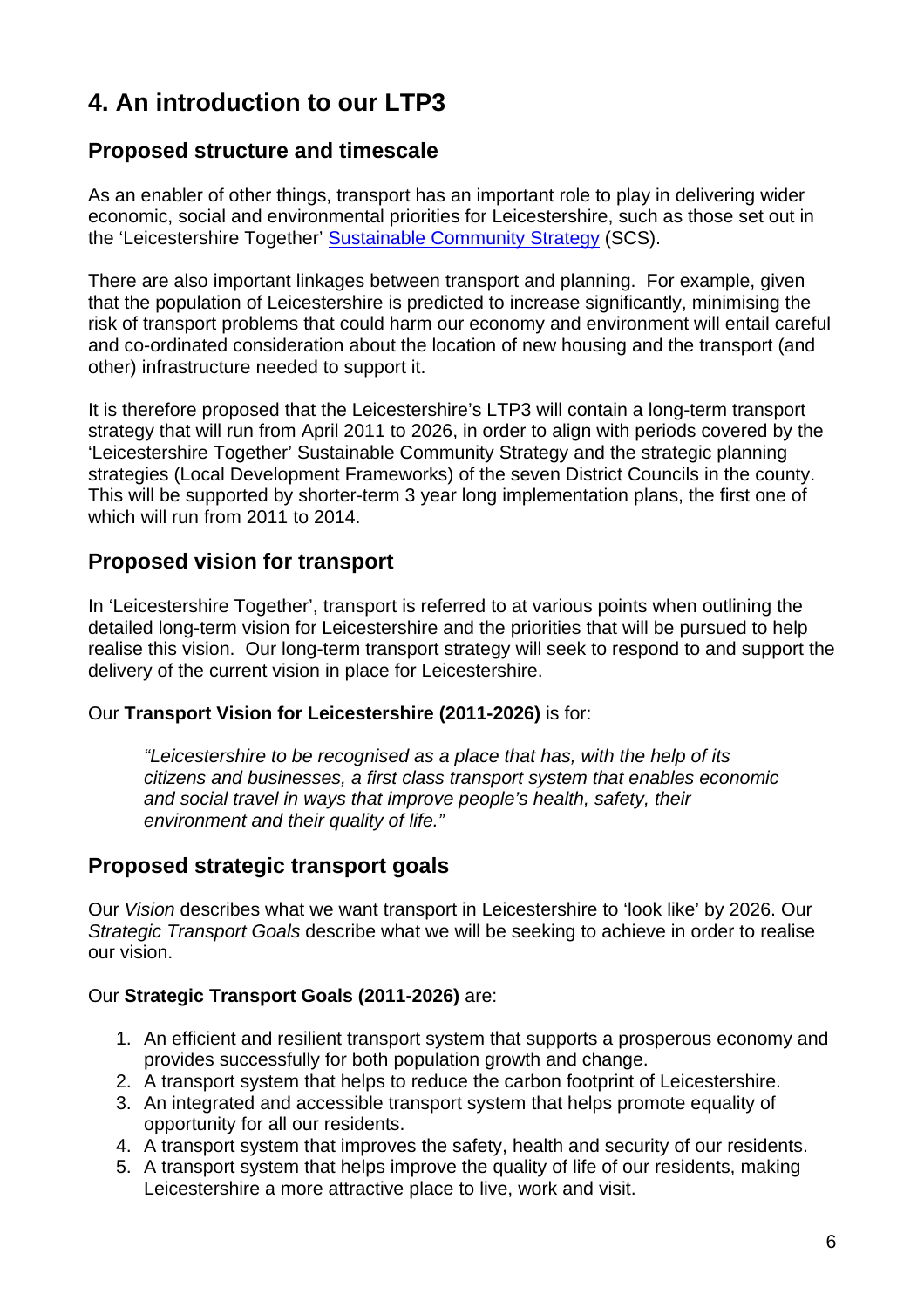# **Proposed Transport Objectives**

Our *Transport Objectives* describe what we see as the most locally important areas of activity for us to focus on in order to deliver our strategic transport goals and wider economic, social and environmental priorities for Leicestershire.

The development of our objectives has been informed by:

- Our long-term vision for transport and our strategic transport goals.
- The evidence base we have put together and the challenges it identifies.
- The principles we have put in place to govern our response to the challenges we face.

#### Our **Transport Objectives (2011-2026)** are:

- 1. To effectively manage and maintain our transport system and its assets.
- 2. To enable economic and population growth whilst minimising impacts on our transport system and environment.
- 3. To encourage and enable more active and sustainable ways to travel.
- 4. To improve the connectivity and accessibility of our transport system.
- 5. To continue to reduce road casualties.
- 6. To reduce the negative impacts of travel and transport on people, settlements and the natural environment.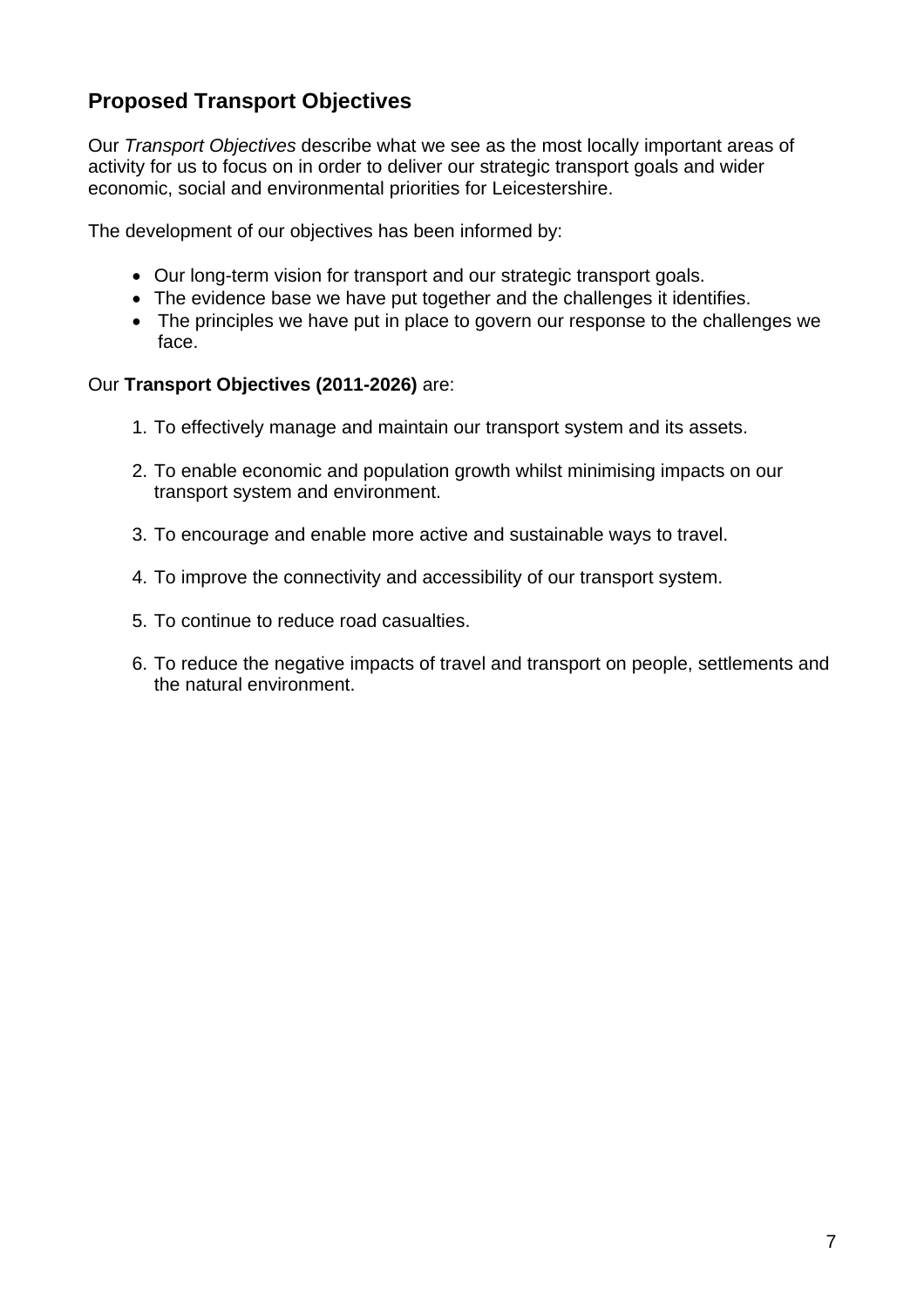# **5. What our LTP3 means in practice**

# **Our principles**

Delivering the vision and goals that we are proposing for transport in Leicestershire over the coming 15 years will not be easy, particularly given the economic, social and environmental challenges outlined in Section 3.

In order to help shape how we respond to the challenges we face we have developed a set of principles, shown below.

- We have to work with others to address the challenges we face.
- We recognise and accept that our transport system serves many purposes and must continue to do so. In doing so, however, we need to change the balance of provision e.g. the balance of space for cars, buses, walking and cycling.
- We recognise the need for people and goods to move around for economic and social reasons but we will not seek to expand infinitely the capacity of our transport system to meet increasing demand.
- We have to manage our transport system to make the best and most efficient use of the funds available.
- We must ensure that discussions about options and solutions are properly informed.

# **The need for a change of approach in developing our LTP3**

The transition between LTP2 and LTP3 will come about not through immediate wholesale change but by evolution; the publication of our LTP3 long-term strategy marks the start of a journey rather than an end.

In some cases it continues to be appropriate for us to adopt a broadly similar approach to LTP2 but even those cases are affected by the current financial situation. The government's proposals for reducing the national deficit have resulted in substantial cuts in the funds available to deliver all kinds of transport projects from new roads to traffic calming and road safety improvements. Public sector bodies are also having to make further and even greater efficiency savings.

But, even in an improved financial situation, in seeking to ensure that our transport system operates as efficiently, effectively and safely as possible we will need to take into account:

- that given the forecast population growth we cannot keep infinitely increasing road space - this would not be affordable and not likely to be acceptable given the impact that it would have on people's lives and the environment;
- the consequences of traffic on the environment, to minimise the financial and environmental impact of climate change; and
- promoting healthier ways to travel, if we want to minimise the financial costs and social impacts of poor health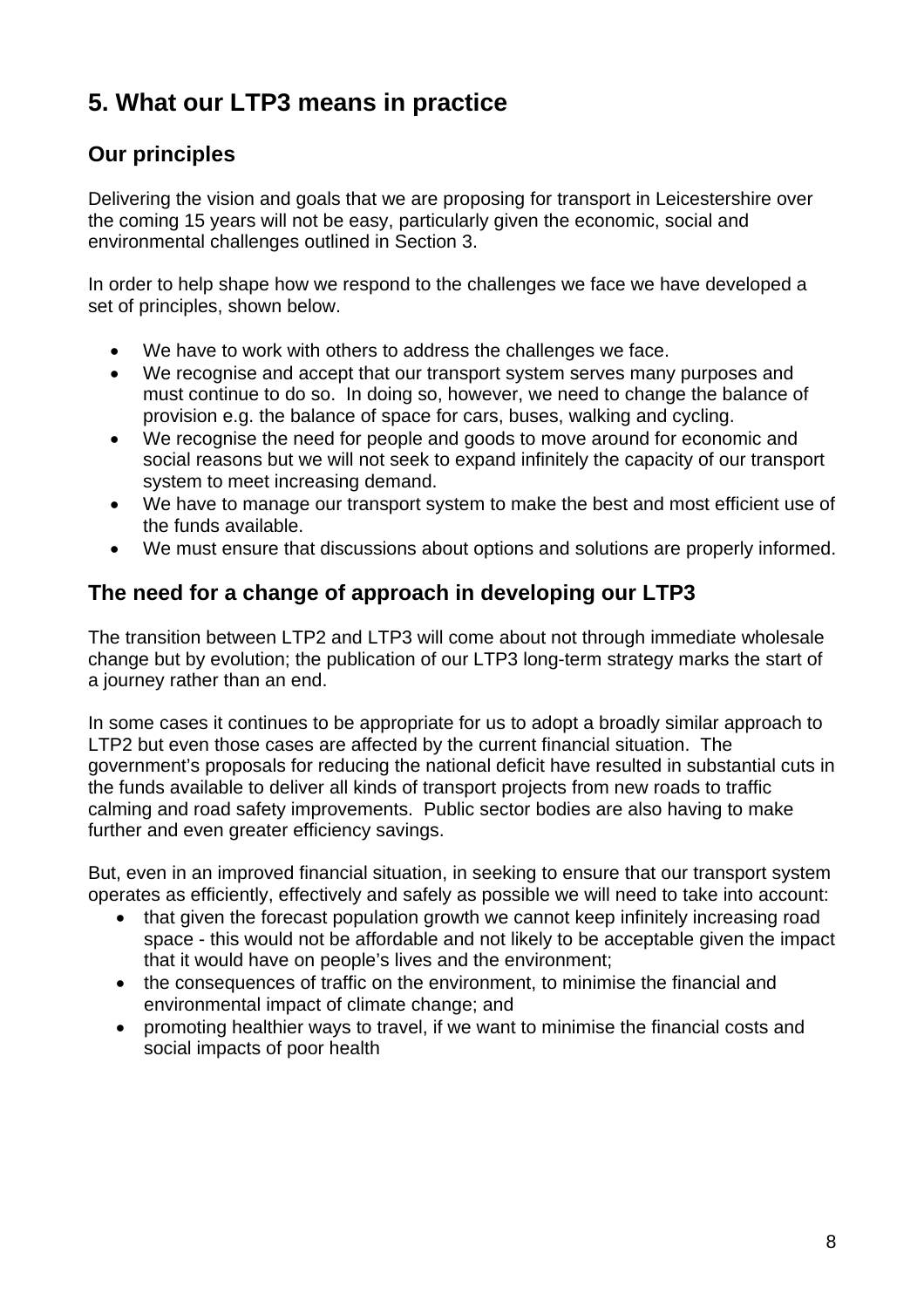# **Our overall LTP3 approach**

The following sections of this booklet set out our short term approach to the delivery of each specific transport objective. Summarising them briefly:

In the **short term** we will be:

- **concentrating on getting the most out of what we already have**
- **placing an even greater emphasis on value for money and reducing future maintenance costs**
- **seeking to minimise the future transport impacts of population growth**

#### **1. To get the most out of what we already have, we intend:**

- to concentrate on addressing issues at peak travel times
- to work with others to provide for the efficient, effective movement of freight
- to reduce the impact of traffic by influencing how people travel and encouraging more environmentally-friendly means of transport, by spending proportionally more on improving facilities for walking, cycling and public transport
- maintaining elements of our transport system that are currently below the standards of others, e.g. footways, cycle ways and bridges
- not to build any new roads ourselves (except for schemes already submitted to Government)
- to maximise use of existing park and ride sites
- supporting greater use of the existing rail network, for example by working with others to influence national policy and seeking to improve travel to existing railway stations on foot, by bike and public transport
- to focus on reducing the number of road casualties, on the management of speed (using enforcement, e.g. speed cameras), and to place a greater emphasis on driver/rider training as opposed to building schemes
- to continue to work with district councils to monitor air quality and review air quality action plans
- to continue to develop our understanding of the transport impacts of population growth and climate change.

#### **2. To place an even greater emphasis on value for money and to reduce future maintenance costs, we intend to:**

- make sure our road developments are effective
- not investigate proposals that compare poorly against our LTP3 strategy or are poor value for money
- undertake a full review of the hourly bus network
- reduce the appearance or finish of schemes, to be more cost-effective e.g. less use of coloured surfacing
- focus our resources, concentrating on planned programmes of work and less on reactive requests
- focus on delivering a range of co-ordinated measures in specific geographical areas in support of economic development priorities rather than spreading resources thinly across the county.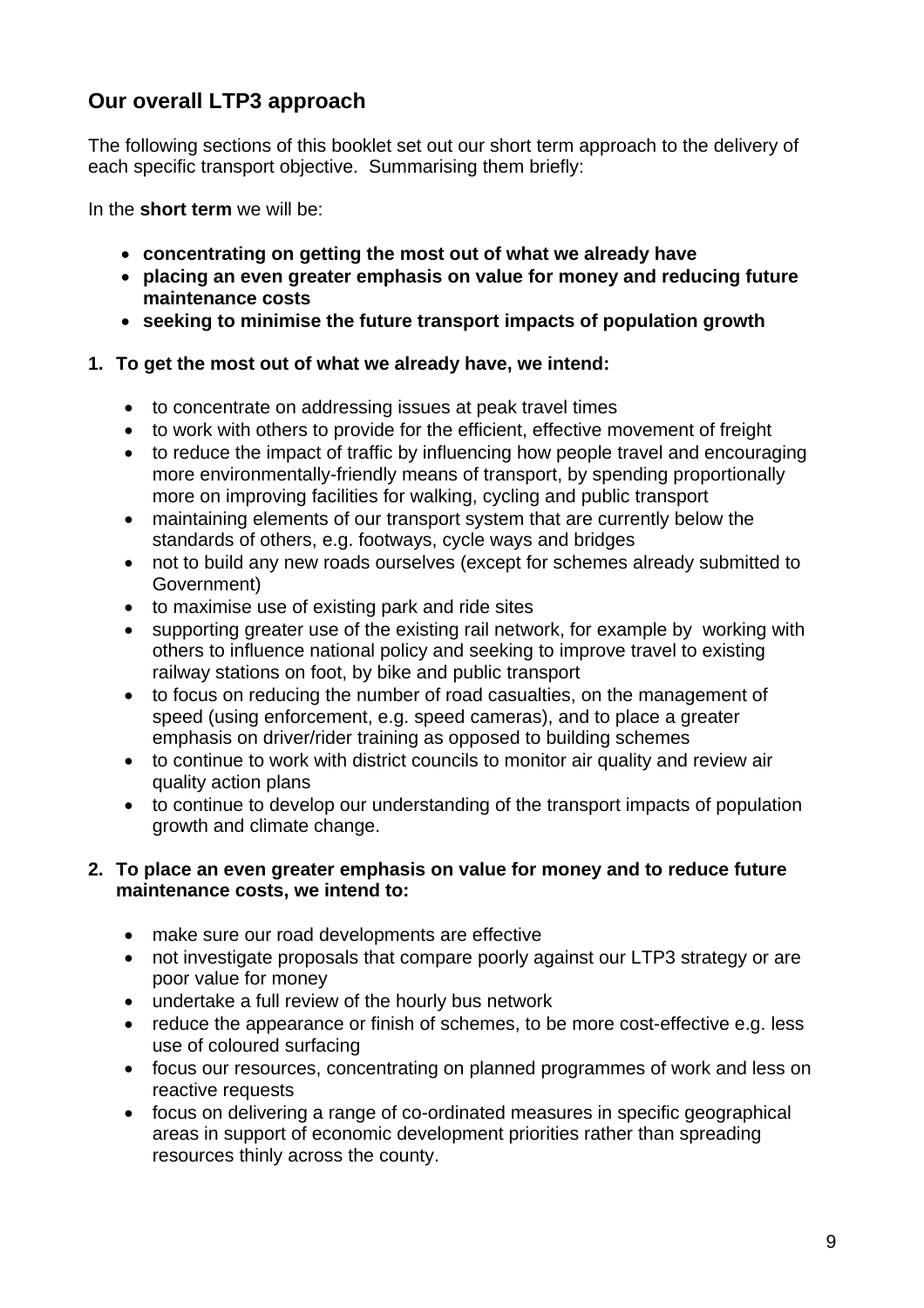- **3. To seek to minimise the future transport impacts of population growth, we intend to work through the planning system to:** 
	- deliver new developments that are well-served by walking, cycling and public transport
	- ensure that new housing developments are supported by the appropriate range of local work opportunities and essential facilities.

Development of our programme for next year (2011/2012) is dependent on Government announcements on what money we will have available. As and when we know what money we have, we intend to develop our programme following a broadly similar process to previous years, but reflecting our LTP3 short-term approach.

Our first Implementation Plan will set out details of the actual things (measures, schemes, studies, etc.) that we will be doing in the next three years. Looking beyond this, in the current circumstances, our view is that in the **medium to longer-term** we will:

- only building new roads where there are clear benefits in terms of delivering our transport and wider objectives and it is affordable to do so
- considering whether there is a need for further park and ride sites to increase travel choices
- investigate and as necessary implement more pro-active ways of changing travel behaviour
- relying on improvements in vehicle technology and influencing people's travel choices to deliver air quality improvements.

As and when the financial situation improves and as we monitor the effectiveness of the delivery of our LTP3 strategy, we will review our medium to longer-term approach to ensure that it remains appropriate. The outcomes will inform the development of our second and subsequent Implementation Plans.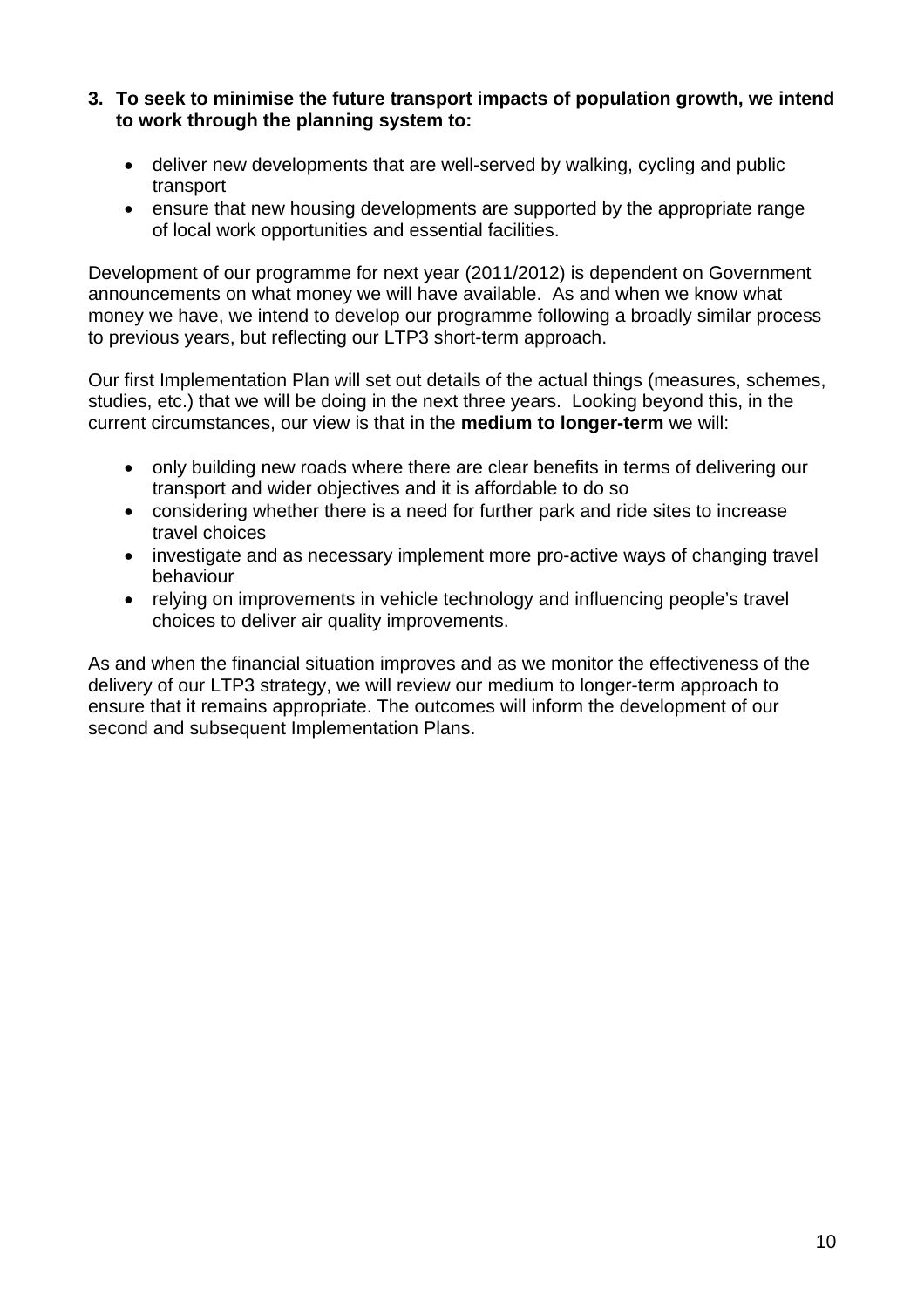# **6.** The focus of our 1<sup>st</sup> Implementation Plan **(2011-2014)**

Sections 3 has already provided a high level summary of the progress we have made in LTP2 as well as the wider issues and challenges we are likely to face during LTP3. This section looks at each of our six objectives in turn and reviews our current practice and progress, some of the more specific challenges we face in delivering each objective and the short-term proposals that we will be progressing in our first Implementation Plan. A number of our proposals contribute to more than one objective. To avoid duplication, we have not repeated each proposal but, where appropriate, made cross-references to other objectives.

### **6.1 Management and maintenance of our transport system and its assets**

Under the Traffic Management Act councils have a duty to manage their roads to achieve prompt traffic movement and to assist others (e.g. the Highways Agency) to do the same. A well maintained network can help to support the economy and to reduce the negative impacts of traffic and travel by, for example, reducing congestion and ensuring that roads, footways and cycleways are in good condition.

#### **Current practice and progress**

Our Network Management Plan seeks to ensure that our entire network is managed in the most efficient and effective manner. During LTP2, specific attention has been paid to tackling congestion in central Leicestershire and Loughborough. We are currently on track to improve journey times in both of these areas following targeted measures to tackle congestion. The successful management of our network has also contributed to the falling numbers of road casualties (see Section 6.5) across the county and the improved condition of our roads.

Our latest Transport Asset Management Plan (TAMP), published in 2007, sets out how our highway assets are managed and maintained. Its development has been informed by working with regional colleagues, and aspects of its approach are recognised nationally as best practice. Our roads continue to be amongst the best maintained in the country as do our rights of way. However, whilst our LTP2 targets are on track, the condition of our footways, cycleways and bridges is below that of our roads. We have also not made the progress we would like in reducing the number of street lighting columns needing replacement.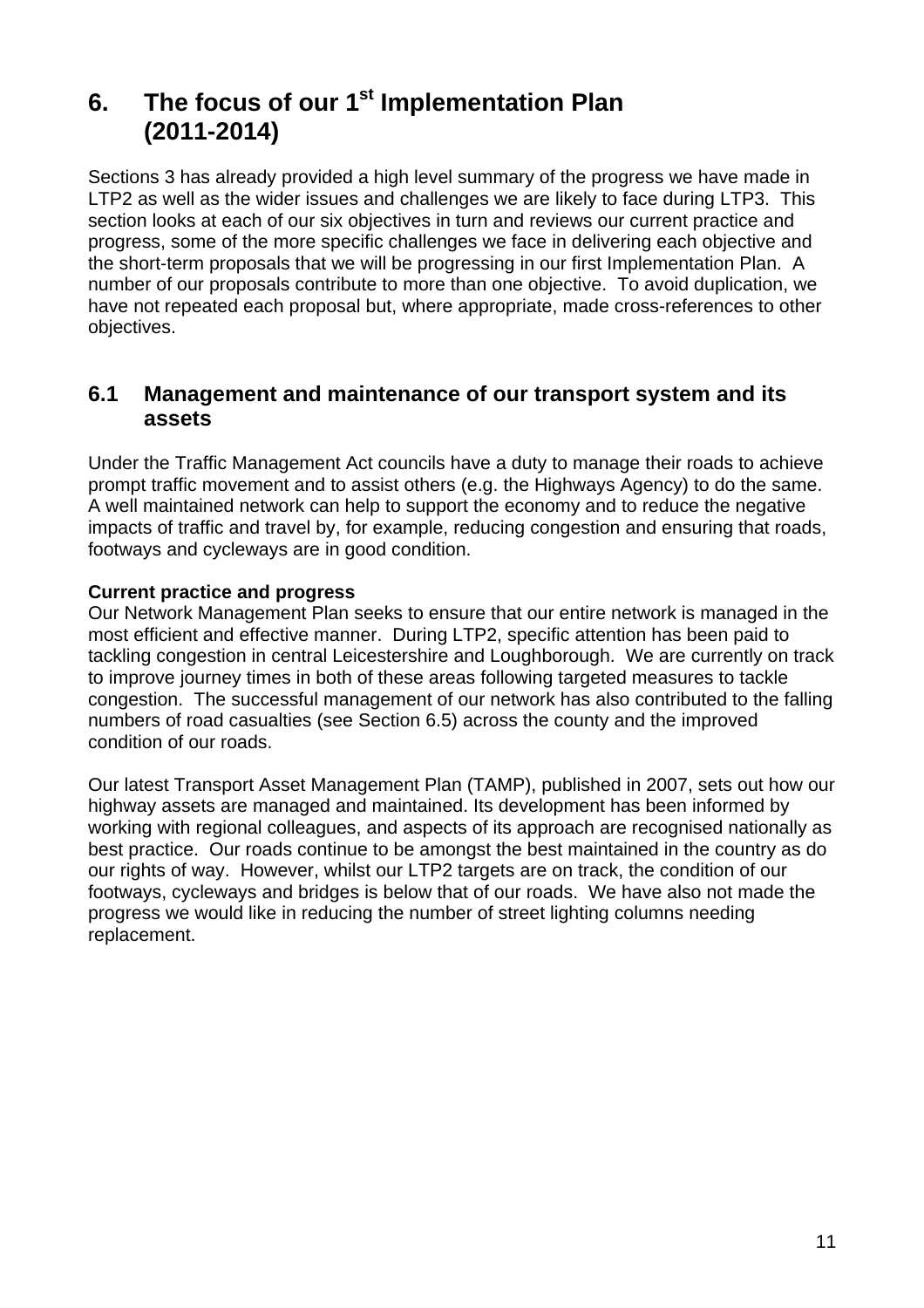#### **Our challenges**

Journey time delays still occur on the motorway and trunk road network in the county, including on the A5 at Hinckley; parts of the M1; on the A46 north-east of Leicester; and the A14. Also, surveys undertaken in 2008 highlighted peak hour delays in and around central Leicestershire and some of the main county towns, particularly Loughborough and Melton. The fact that our population is growing at a faster rate than either regionally or nationally is likely to cause additional pressure on our transport network, particularly at peak times and in urban areas.

Perhaps the biggest challenge we face in managing our transport assets is that of global warming. Climate change forecasters predict higher temperatures, more severe winds, floods, winters and droughts in the coming years. This could potentially cause greater damage to our transport network, increased disruption and therefore increased costs. Like many of our challenges, our immediate ability to deal with this will be impacted by the anticipated budget restrictions that are likely to be imposed as a result of the national financial situation.

#### **What are we proposing for LTP3 in the short-term?**

In order to effectively manage and maintain our transport system and its assets, our approach in the short term will be to:

- concentrate on addressing transport issues at peak times and in urban areas;
- work with others to provide for the efficient and effective movement of freight throughout the county;
- concentrate on implementing our Network Management and Transport Asset Management Plans;
- not build any new road schemes ourselves except those where we are currently awaiting a decision on funding and / or funding has already been obtained;
- spend proportionally more of our reduced funds than in previous years on maintaining the elements of our transport system that are currently below the standard of others, including footways, cycleways and bridges;
- undertake more planned maintenance of our highway assets, rather than reacting to requests to maintain them; and
- review the range of materials that we use in our road schemes and look to reduce them.

Our efforts to enable growth, improve connectivity and accessibility and encourage more active and sustainable travel will also contribute significantly to the effective management and maintenance of our transport system and its assets. For details of our short-term proposals under these objectives see Sections 6.2, 6.3 and 6.4.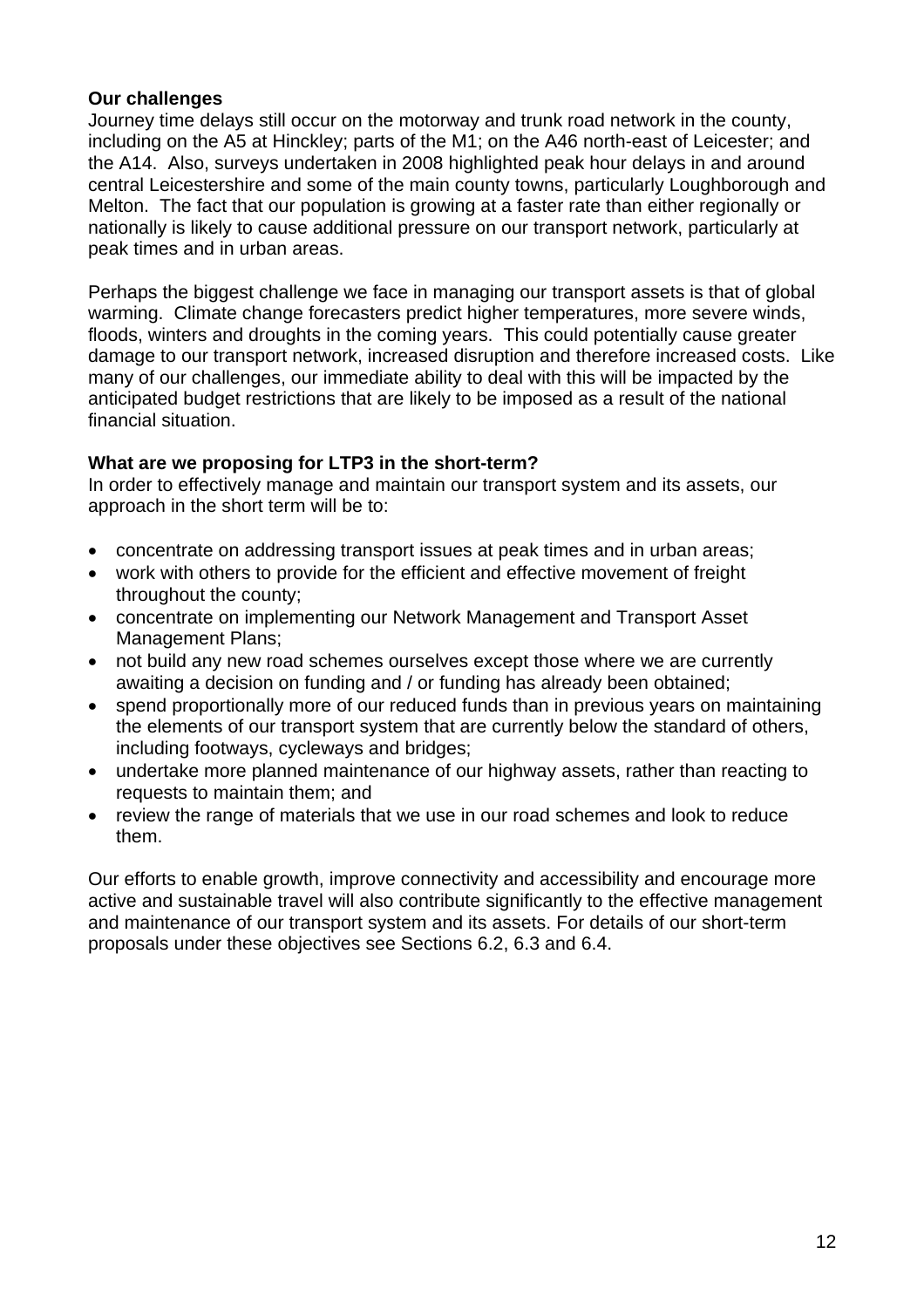# **6.2 Enabling economic and population growth in a sustainable manner**

An efficient, well-planned and maintained transport network can increase the attractiveness of a region as a place to live and work. By enabling businesses to have convenient access to a strong supply of local labour and allowing freight to move about easily so that goods can be supplied to businesses and delivered to customers, the transport network also plays an important part in attracting businesses to the area. From an economic perspective, our objective is to provide a transport system that ensures people with the right skills can access appropriate jobs and that freight can move freely.

#### **Current practice and progress**

In LTP2 we sought to provide the right conditions to support and encourage economic growth. We did this by:

- developing bus services to provide access to all and to combat congestion;
- improving interchange and public transport information for rail users;
- completing our core lorry route network which concentrates goods vehicles on the most suitable routes in the county;
- progressing a number of road schemes to tackle congestion and promote economic growth. Earl Shilton Bypass was opened in March 2009 whilst the Loughborough Inner Relief Road has received planning permission and is awaiting a decision on funding. Loughborough Eastern Gateway will commence in October 2010;
- adopting a more sophisticated approach to bypass solutions by considering the wider functioning of the network particularly where housing growth is planned;
- co-ordinating land-use and transport planning through our input to the Regional Plan, Local Development Frameworks and planning applications; and
- ensuring that development is accessible with appropriate improvements for walking, cycling, public transport and general traffic.

#### **Our challenges**

Although we have made good progress in developing our transport network to cope with the increasing demands emanating from growth, we still face many challenges as we head into LTP3:

- Traffic flows and congestion have been increasing strongly over recent years with consequential effects on competitiveness and the efficiency of businesses.
- There are major congestion and operational problems on the national road network in the area, e.g. on the M1 at J19 and J21.
- There are increasing problems with peak period congestion on the main routes in and around Leicester and some of our market towns.
- Increased demand for freight movement and increased travel demand emanating from housing growth will further affect the efficiency of the network, thus affecting all users.
- There will need to be a step change in the quality and attractiveness of the alternatives to the private car if we are to keep congestion under control.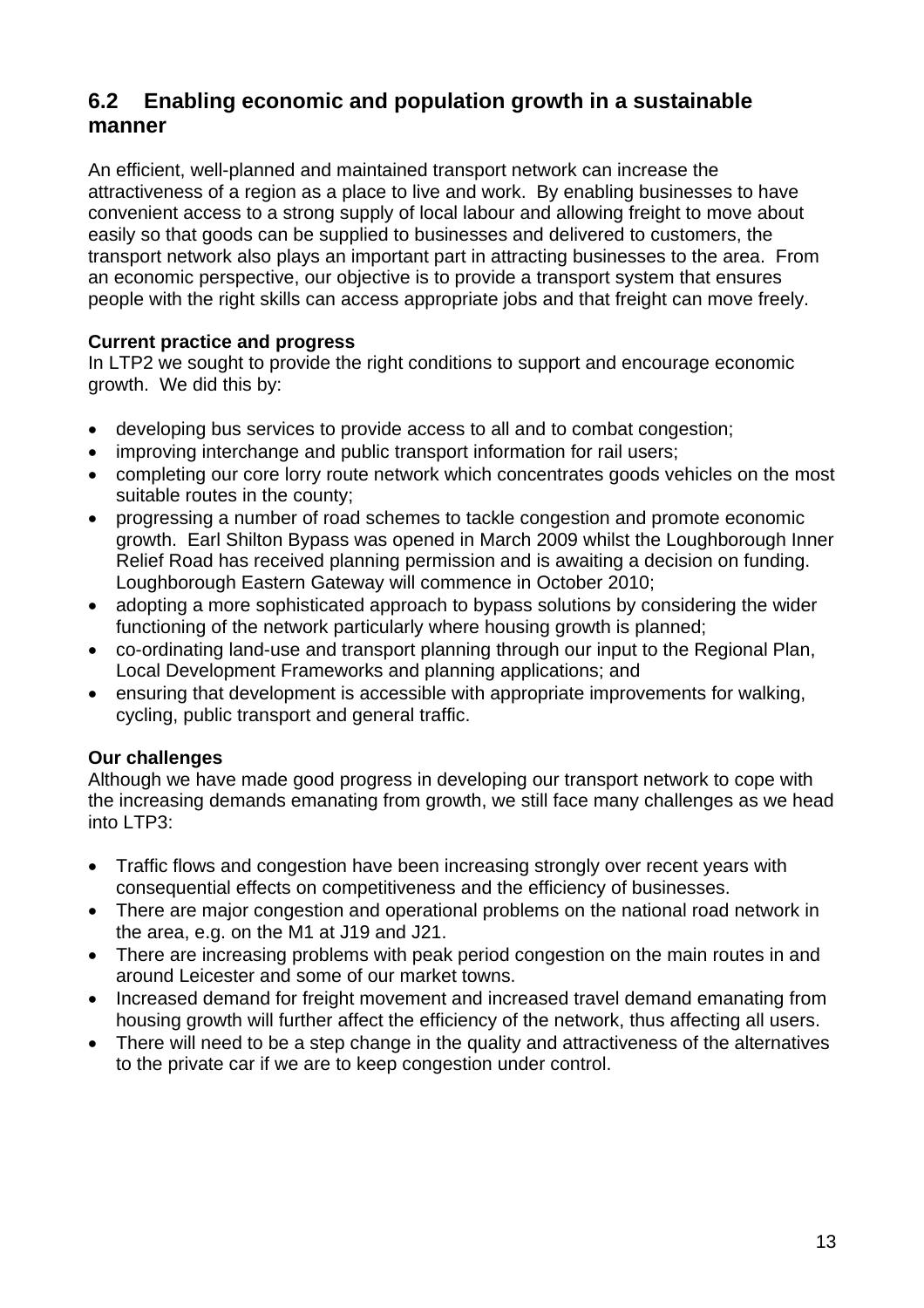#### **What are we proposing for LTP3 in the short-term?**

Our efforts to encourage and enable growth in a sustainable manner will be influenced greatly by what we are doing to: manage and maintain our transport system and its assets, particularly in terms of tackling existing areas of congestion; improve connectivity and accessibility, particularly in delivering new developments that do not generate additional demand on the transport network; and encourage active and sustainable travel through attempting to shift travel behaviour away from single-occupancy car journeys. In addition, our efforts in the short-term will focus on:

- assisting with the delivery of transport improvements required to support the provision of new housing (e.g. around the County towns and around the suburbs of Leicester);
- continuing our work through the planning system to better understand the transport implications of growth; and
- starting to consider the need to investigate more pro-active ways of changing travel behaviour.

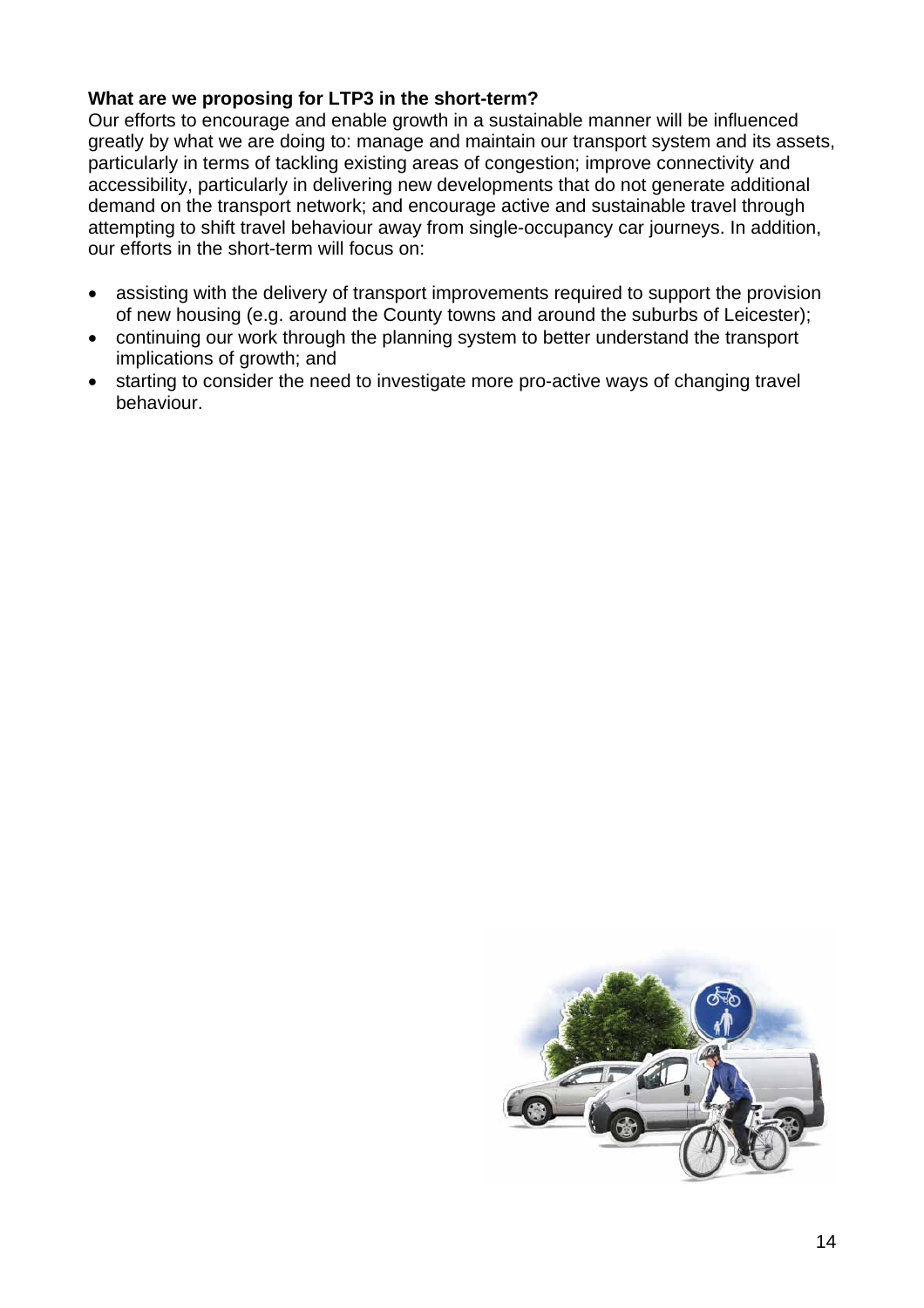# **6.3 Encouraging active and sustainable ways to travel**

Efforts to increase walking, cycling and the use of public transport have long been at the heart of our strategy to improve local transport in Leicestershire.

#### **Current practice and progress**

In LTP2, our efforts included:

- Developing park and ride sites in central Leicestershire (Enderby completed, Birstall to be developed shortly).
- Improving bus performance on Saffron Lane, Humberstone Road, Aylestone Road and Groby Road (with Leicester City Council).
- Encouraging smarter choices by delivering schemes and initiatives that reduce the need to travel and improve facilities for pedestrians and cyclists as well as developing our travel planning activity.
- Marketing and promotion of our public transport network and local bus services.

Based on figures to the end of 2009/10 we have achieved a 7.8% increase in bus patronage and an 11% reduction in the percentage of journeys to school by car as the only pupil during LTP2. We have also delivered a 16% increase in the levels of cycling at our counting points in central Leicestershire and Loughborough.

However, resident satisfaction with public transport information and local bus services has remained lower than we would like and, although improved and at levels similar to elsewhere in the country, we have had difficulty in improving bus punctuality.

#### **Our challenges**

In attempting to encourage more active and sustainable travel there are a number of challenges that we face going forward:

- Car travel is becoming cheaper relative to the cost of public transport.
- The public transport interchange in central Leicester has been assessed as poor.
- There is often limited access by bus to centres of employment outside central Leicester and there is limited or non-existent public transport provision to the most rural communities.
- Rail connectivity to Manchester, Leeds, Northampton and Milton Keynes is poor and rail services to Birmingham and Nottingham could also be improved. There is also a relatively modest local rail network with relatively infrequent services.
- There are a number of barriers to more active travel. Congested roads, poorly maintained surfaces, a lack of consideration of other road users towards pedestrians and cyclists and concerns around personal safety remain reasons for why people do not walk and cycle more.
- Well-established travel patterns are already causing significant congestion on the main routes into Leicester and a number of the county towns.
- Some existing travel patterns in the county are difficult to provide for other than by private car, e.g. people travelling to and from work in rural areas.
- Increased travel from housing and economic growth could significantly increase pressure on our transport network.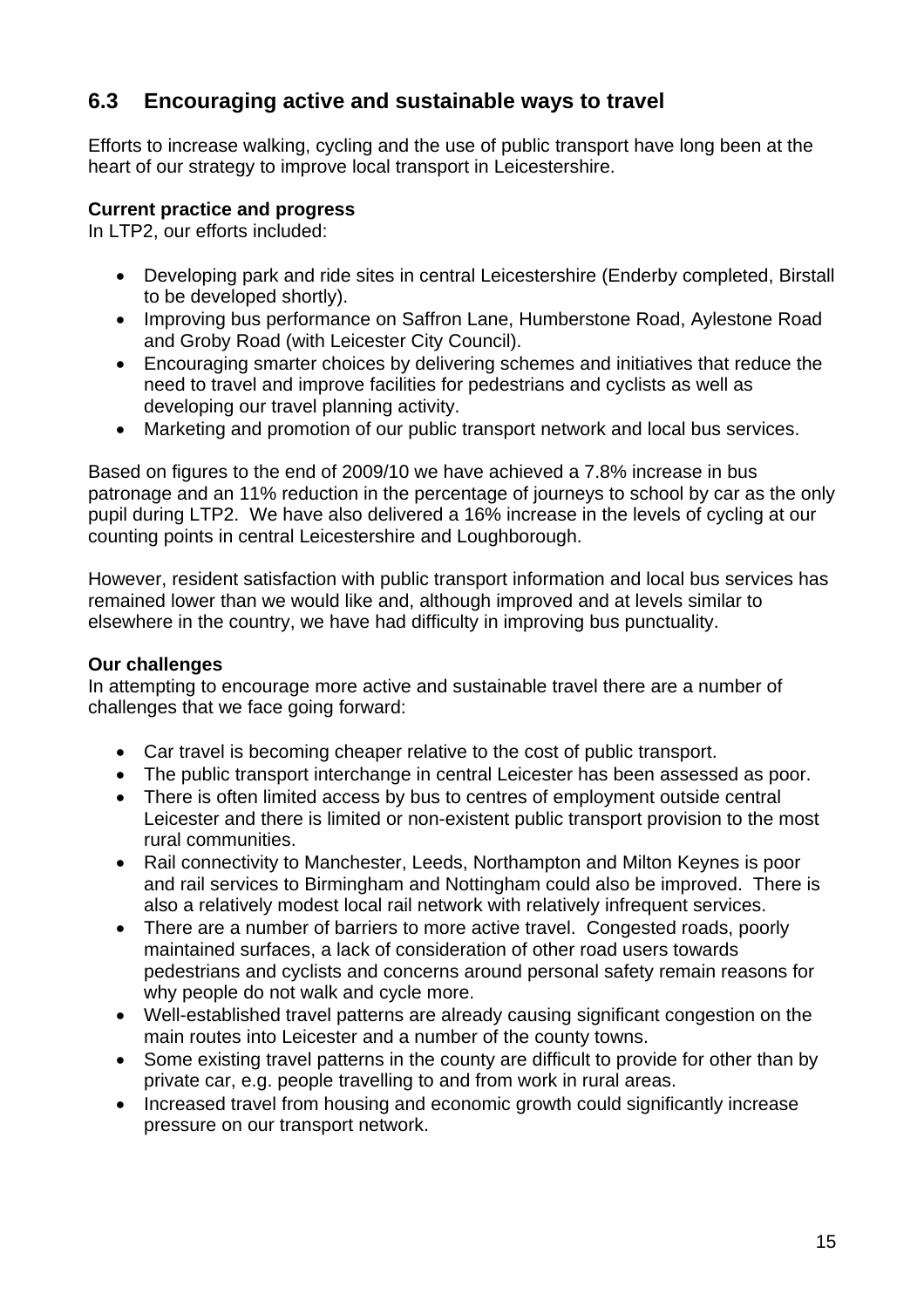#### **What are we proposing for LTP3 in the short-term?**

Encouraging more active and sustainable travel is more important than ever.  $CO<sub>2</sub>$ emissions from transport in Leicestershire currently contribute to around 55% of the county's CO<sub>2</sub> emissions. Whilst technological innovation such as more efficient engines might help, we still need to focus on encouraging more sustainable forms of travel and on changing public attitudes/behaviours towards travel. Research also shows that western countries with greater levels of walking and cycling have comparatively low obesity rates, and the more people we can encourage to walk, cycle and use public transport, the more efficient our transport network will become. Our short-term approach in LTP3 will be to:

- increase our efforts to influence travel choices by building people's awareness of existing transport services through better education, marketing, information provision and communication;
- increase our efforts to influence travel choices by placing greater emphasis on travel planning;
- deliver measures to improve facilities for pedestrians, cyclists and public transport users;
- concentrate on maximising the use of existing Park and Ride sites (including Birstall when it is opened), rather than building any more new sites; and
- promote and support greater use of the existing rail network, particularly by improving connectivity to railway stations on foot, by bike and by public transport.

Our efforts to encourage more active and sustainable travel will also be helped by the work that we do to: ensure new developments are supported by infrastructure that will encourage walking, cycling and the use of public transport (see Section 6.4); improve the management and maintenance of our footways and cycleways (see Section 6.1) and remove some of the personal safety barriers that may be stopping people from walking, cycling and using public transport (see Section 6.5).

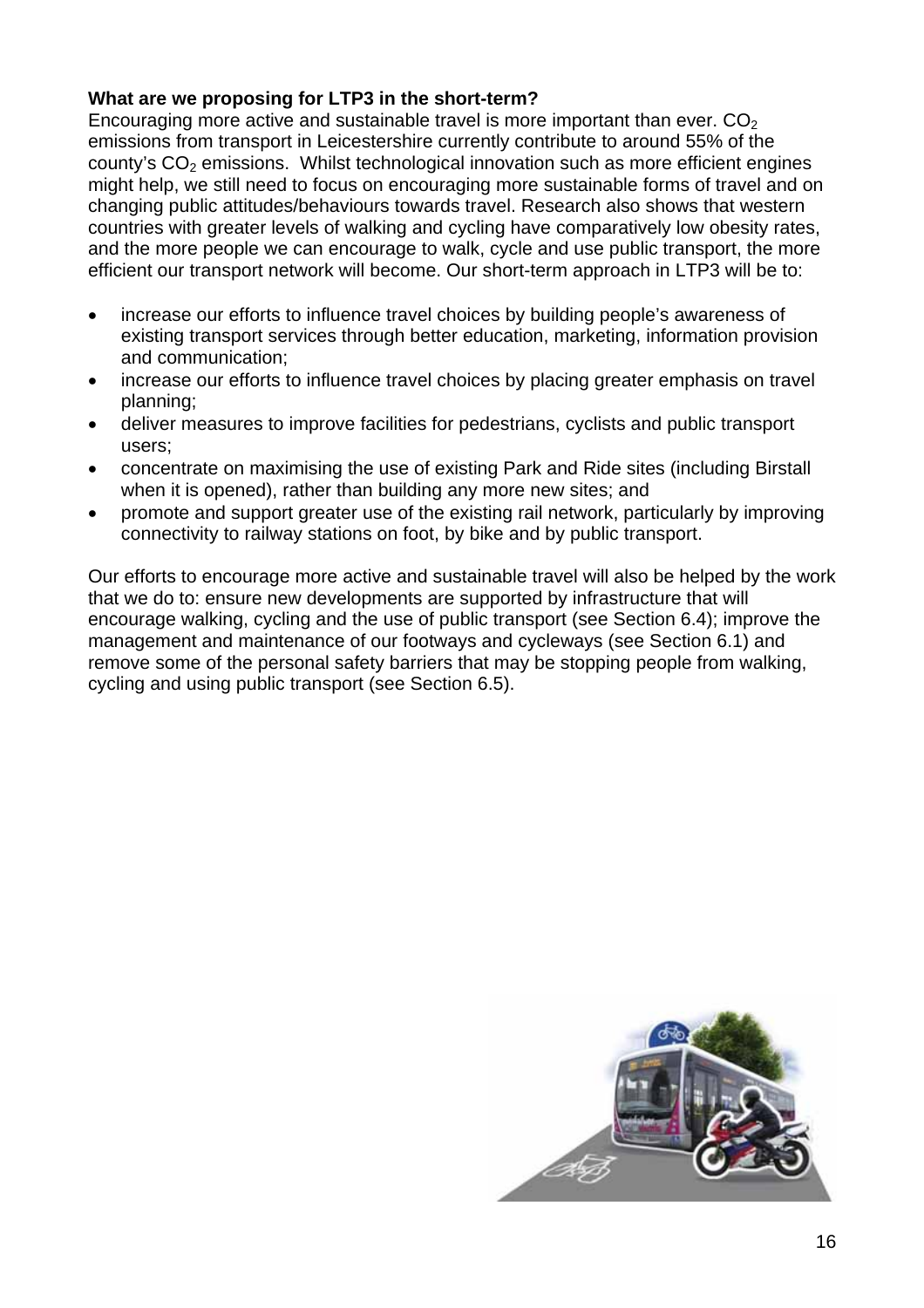# **6.4 Improving connectivity and accessibility**

LTP2 focused on two main areas; delivering general improvements to access to key services (e.g. doctors, shops, schools) by public transport, walking and cycling, and delivering targeted improvements to access to key services for vulnerable individuals, groups and communities.

#### **Current practice and progress**

Through LTP2 we have:

- sought to enable people to access services by maintaining the level of coverage of our hourly bus network at 95% for all people in Leicestershire and 76% for those in rural areas, ensuring that we had one of the highest levels of bus access in the country;
- designed and delivered of a number of schemes to improve facilities for bus users;
- set up the Leicestershire Accessibility Forum which has focussed on rural community transport and access to bus services, travel planning and walking and cycling;
- set up the Rural Rider service offering a hail and ride service and tailor made connections to local villages and market towns, as well as to Leicester;
- improved access to East Midlands Airport and the adjacent employments areas by introducing new bus services and also implemented a world first, cycle activated traffic sign crossing to assist cycle access;
- carried out improvements to footpaths and cycle links at Watermead Country Park as part of its Sustrans Connect2 scheme; and
- worked with the local planning authorities so that developments provide appropriate improvements for walking, cycling and public transport.

Our work outlined above has contributed to us improving accessibility in LTP2, as follows:

- Based on figures to the end of 2009/10 we have achieved a 28% increase in the number of journeys per week using complementary transport for disabled people since 2003/04.
- The Rural Rider service has recorded a 7% rise in use since it was introduced in March 2006.
- During the first two years of LTP2 we concentrated our bus stop corridor improvements where additional funding was available to upgrade bus stops.
- We have significantly increased the number of buses with low floors for level access. By the end of 2007/08, 78% of our fleet had low floors for level access.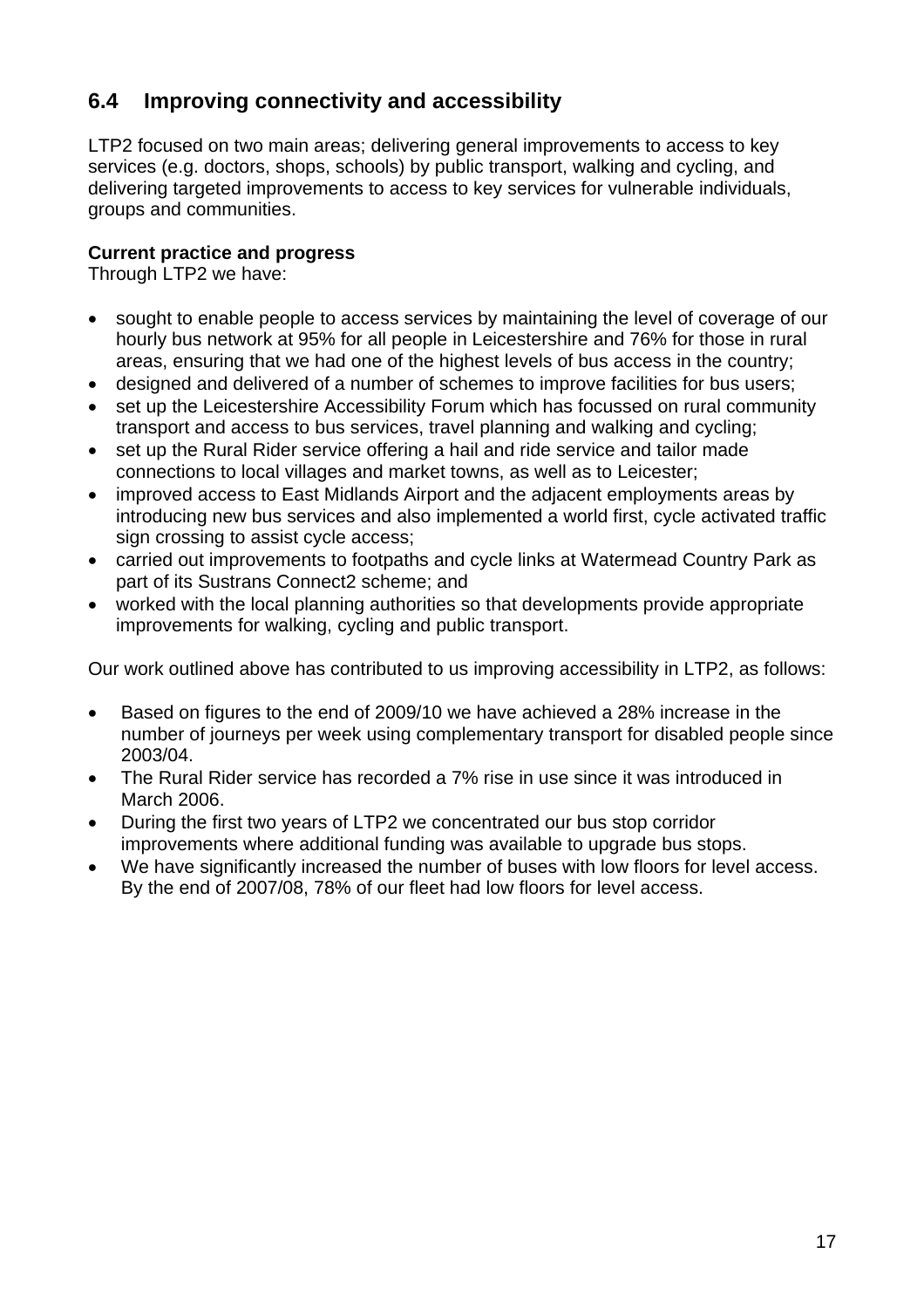#### **Our challenges**

Good progress has been made through LTP2 but, our continuing challenges include:

- the ongoing financial cost to the authority in maintaining accessibility to services for people living in rural areas and to a lesser extent in urban areas;
- providing access to employment opportunities given that our evidence base indicates that 42% of Leicestershire wards have high cross-boundary movements, i.e. despite there being employment opportunities, a considerable number of people still travel out from a place to go to work whilst others travel into that place from elsewhere to work;
- access to Further Education Colleges especially in rural areas, where (despite the extent of our bus network) lack of public transport and greater distances to travel have been identified as a primary cause of young people dropping out of further education; and
- the general health of an individual has a significant effect on their perception of journey difficulty and people's needs must be considered based on their physical ability to make the journey irrespective of the journey distance.

#### **What are we proposing for LTP3 in the short-term?**

To deliver this objective our approach will be to:

- review our supported bus network in the light of funding available and the delivery of wider objectives; and
- work through the planning system with planning authorities and other relevant bodies:
	- to examine and implement ways to bring services to people rather than people needing to travel, where this meets identified needs;
	- to seek to secure development layouts that provide safe and attractive facilities for people to walk, cycle and use public, and as appropriate to secure developer contributions to promote their use, e.g. free bus passes, funding for new or improved bus services; and
	- to seek to ensure that new housing developments are supported by the appropriate range of employment opportunities and essential facilities (e.g. schools, leisure, health, retail).

Our efforts to improve accessibility and connectivity will also be helped by the work we do to deliver other objectives, in particular encouraging active and sustainable ways to travel (see Section 6.3) and work to provide improved facilities for pedestrians, cyclists and public transport users; better marketing and information about existing travel options; and placing a greater emphasis on travel planning.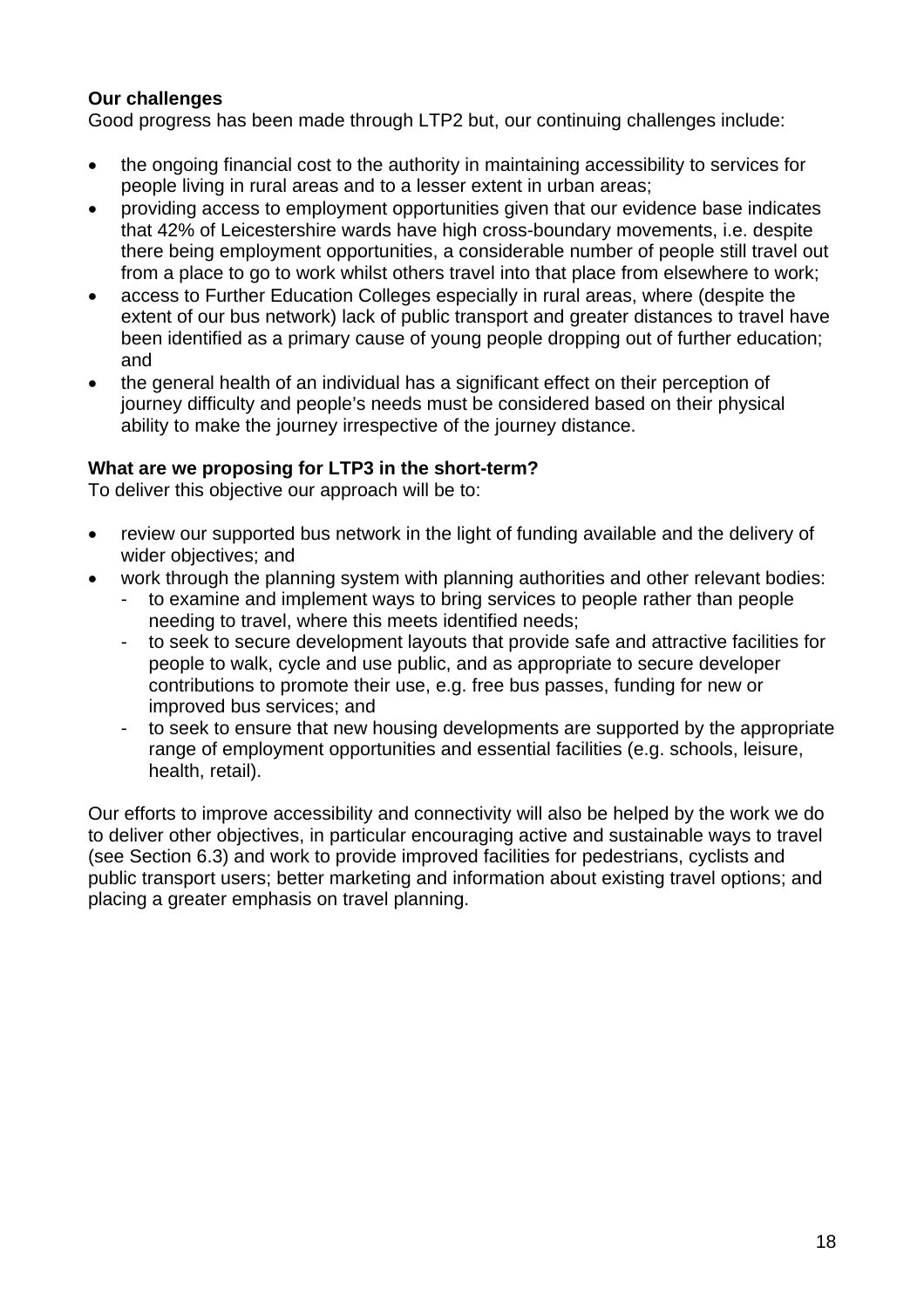# **6.5 Reducing road casualties**

Over the years we have employed a wide-range of measures to deliver our road casualty objectives and targets in partnership with other agencies, including engineering schemes and education, training and publicity campaigns.

#### **Current practice**

In LTP2, our approach has included:

- providing a safer road environment through improvements in road planning, safety audits, road maintenance and engineering schemes;
- managing speed by using appropriate speed limits, safety cameras, vehicle activated signs, school 20mph zones, speed awareness courses and community speed watch;
- improving safety for vulnerable road users, including children, pedestrians, cyclists, older people and motorcyclists by means of education, training and publicity; and
- encouraging safer driving through safer driver courses for young and old drivers, by driver improvement courses for those who might otherwise be prosecuted for driving without due care, targeting businesses and conducting road safety publicity campaigns.

#### **Our progress**

There has been a marked improvement in road safety across Leicestershire in the last 15 years. Since 1994-98 (the years used for comparison purposes across the country), there have been reductions of:

- 36% in the numbers of people killed and seriously injured (KSI) on our roads
- 62% in the numbers of child KSI on our roads
- 6% in the numbers of motorcycle KSI on our roads
- 30% in the numbers of people slightly injured on our roads

#### **Our challenges**

Despite the fact that Leicestershire's roads are amongst the safest in the country, there remain challenges:

- Reductions in the number of serious casualties in Leicestershire in 2009 compared unfavourably with the national picture.
- Non-seat belt wearing among drivers continues to be a cause for concern.
- 22% of killed or seriously injured (KSI) casualties in 2009 were motorcyclists, with 39% of motorcyclist casualties being aged between 16 and 25.
- Personal safety is still seen as a barrier to walking and cycling. In Leicestershire, 10% of 2009 KSI casualties were pedestrians and 5% were cyclists.
- 31% of KSI casualties in Leicestershire were aged 16 to 25.
- There are comparatively high casualty numbers on local A and C roads.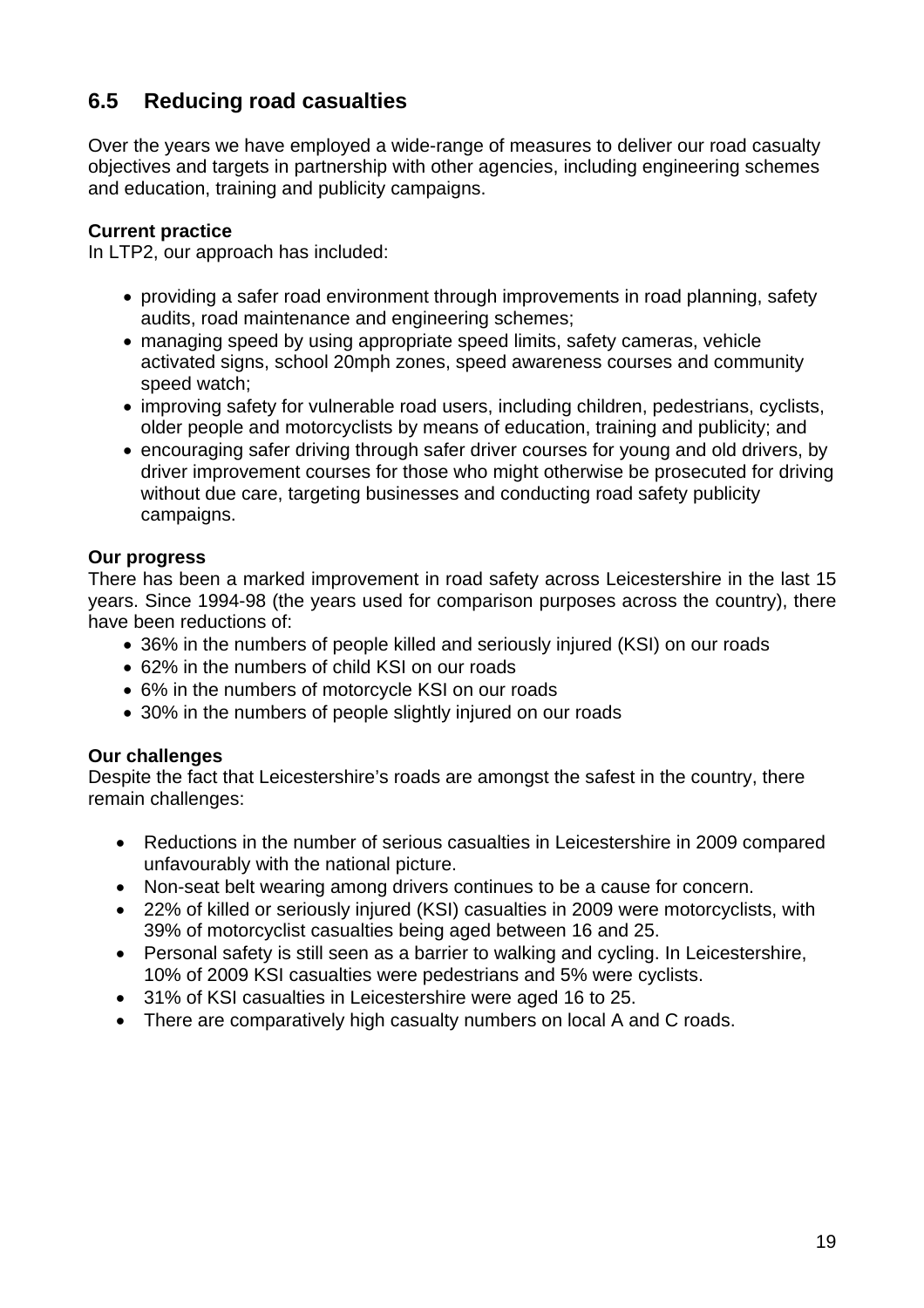#### **What are we proposing for LTP3 in the short-term?**

Building on the successes we have had in reducing the number of people killed and seriously injured on our roads since 2000, our approach in LTP3 will be to:

- remain focused on reducing further the number of casualties on our roads, with a continued emphasis on the number of people killed or seriously injured;
- place a relatively greater emphasis on driver/rider training and education to reduce casualties (although we intend to continue to deliver local safety schemes);
- continue to focus on the management of speed, but primarily through enforcement (including speed cameras) and driver/rider training rather than building schemes; and
- when developing measures to promote and encourage increased walking, cycling and public transport usage to consider whether it might be appropriate to provide complementary measures to address people's fears/perceptions of danger.

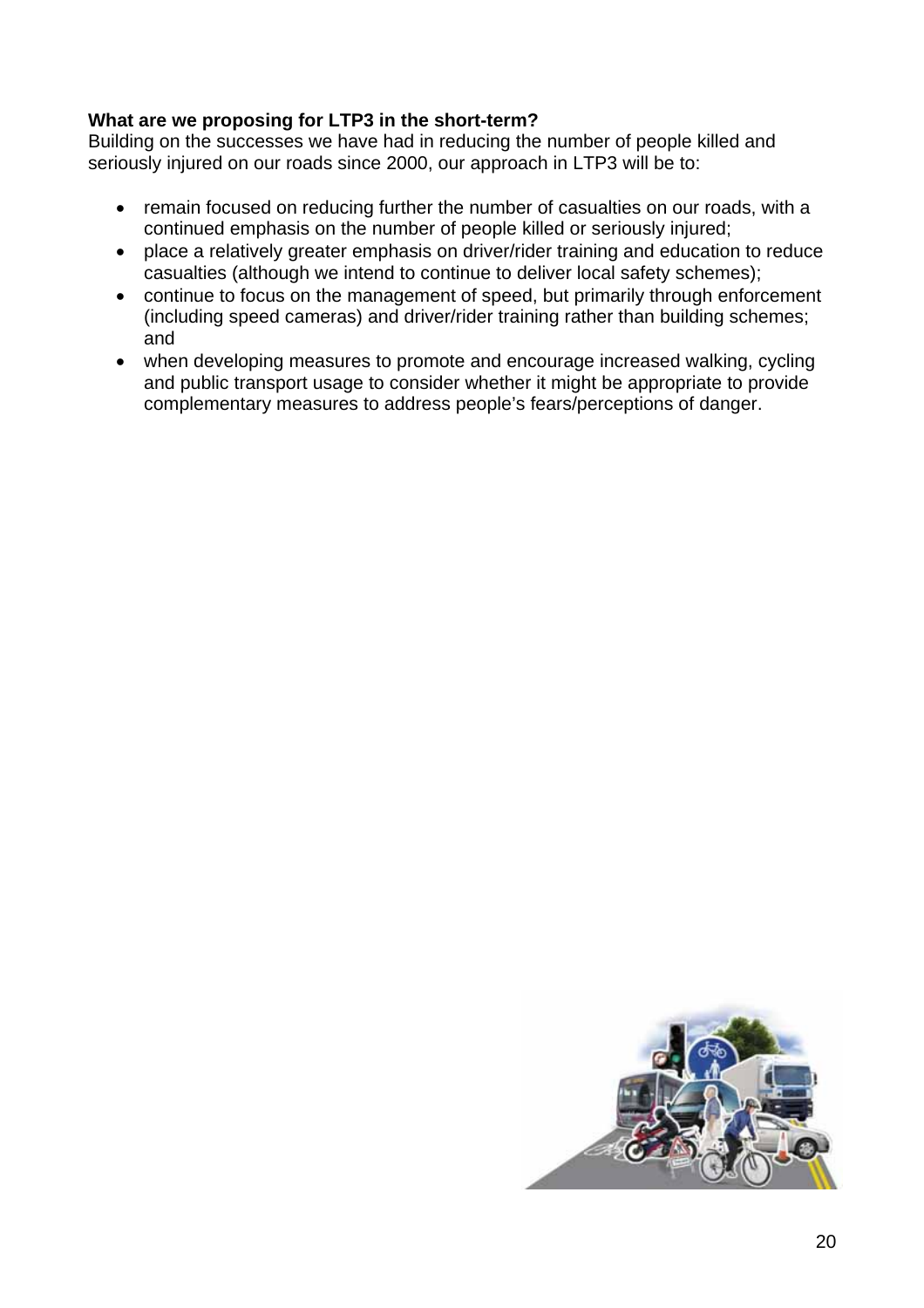### **6.6 Reducing the negative impacts of travel and transport on people, settlements and the natural environment**

Even with improved vehicle technology, traffic and transport can seriously affect the quality of life for people, settlements and communities.

#### **Current practice and progress**

Our approach in LTP2 has included efforts to improve air quality in areas where road traffic is a contributory cause, and to seek to tackle other traffic related problems.

Through LTP2 we:

- sought to improve air quality in Loughborough, Lutterworth and Kegworth through Air Quality Action Plans. The long-term resolution of air quality problems in each area focused on major road proposals to divert road traffic away from their centres. For a number of reasons, including cost, these proposals have not proved to be deliverable; delivery of the Loughborough Inner Relief Road would be possible in the short-term if our request to government for funding is successful. Thus, whilst we have made good progress limiting traffic growth in these areas and in delivering some of the supporting actions in each Plan, this has resulted in little or no progress in improving levels of air quality.
- have worked with district councils to monitor air quality levels in areas where baseline measurements are below the national objective but are thought of as potential risk areas. During LTP2, air quality in some of these areas has improved but at the same time other air quality problems have emerged.
- have delivered carriageway maintenance schemes that have continued to provide environmental benefits from resurfacing roads with noise-reducing materials.
- have a comprehensive countywide lorry route network, which has taken noisy HGVs out of many Leicestershire communities by concentrating goods vehicles on the most suitable routes.
- continued to develop, in partnership with other authorities in the region, our design guidance, 'Highways, Transportation and Development', which provides guidance and standards to developers on how to provide places where traffic does not dominate public spaces and streetscapes.